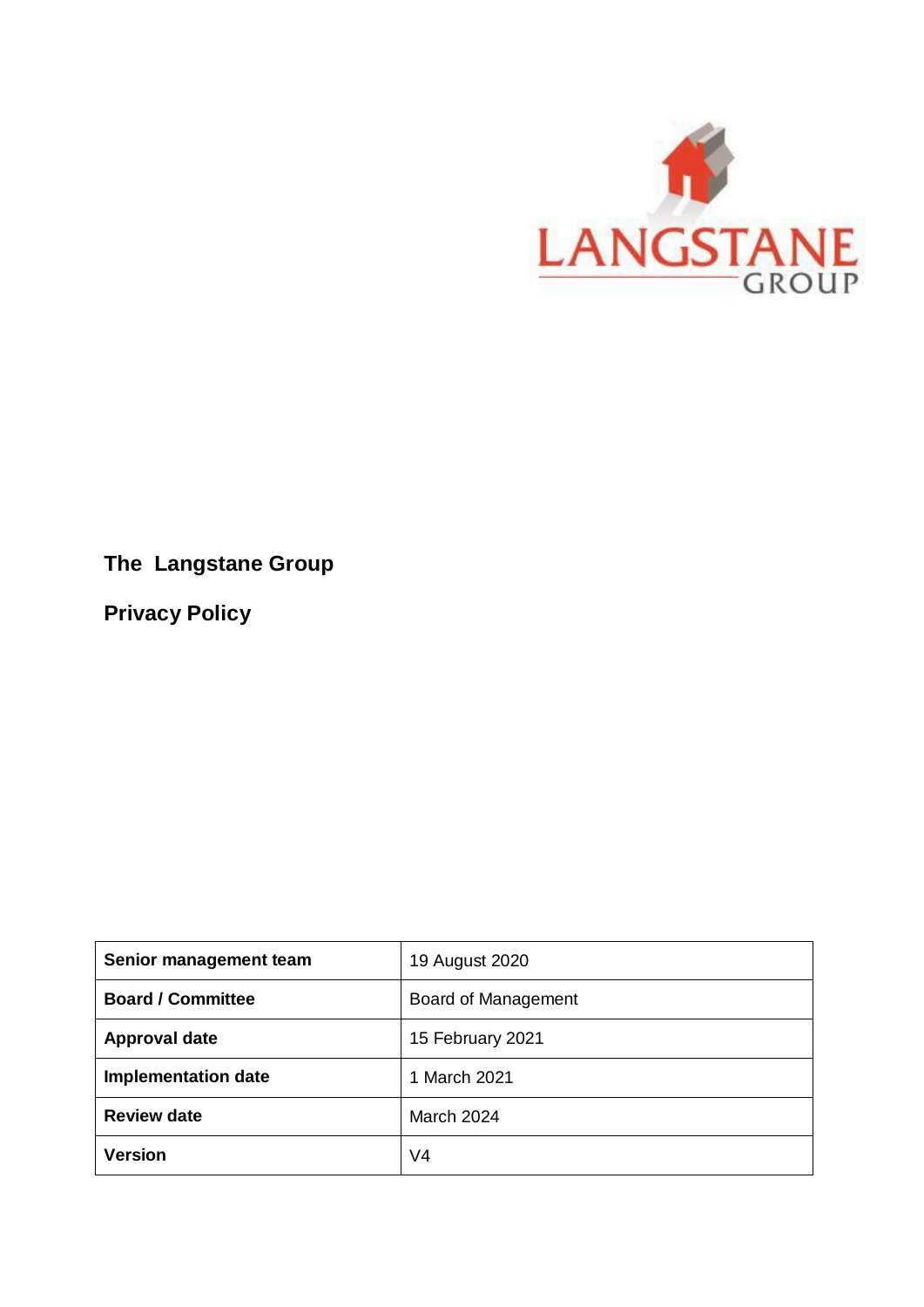| <b>Policy Version</b> | Date of Approval | <b>Changes made to Policy</b>                                                                                                                                   |
|-----------------------|------------------|-----------------------------------------------------------------------------------------------------------------------------------------------------------------|
| V1                    | 22 June 2009     |                                                                                                                                                                 |
| V <sub>2</sub>        | 19 February 2016 | Full re-write                                                                                                                                                   |
| V <sub>3</sub>        | 28 May 2018      | Updated in line with General<br><b>Data Protection Requirements</b><br>and Scottish Federation of<br><b>Housing Associations Model</b><br><b>Privacy Policy</b> |
| V <sub>4</sub>        | 31 August 2020   | As part of review of high level<br>governance policies                                                                                                          |

Langstane Housing Association Ltd is a registered Scottish Charity No. SC 011754, a registered Property Factor No. PF 000666 and a registered Letting Agent No. LARN2001005



Page 2 of 14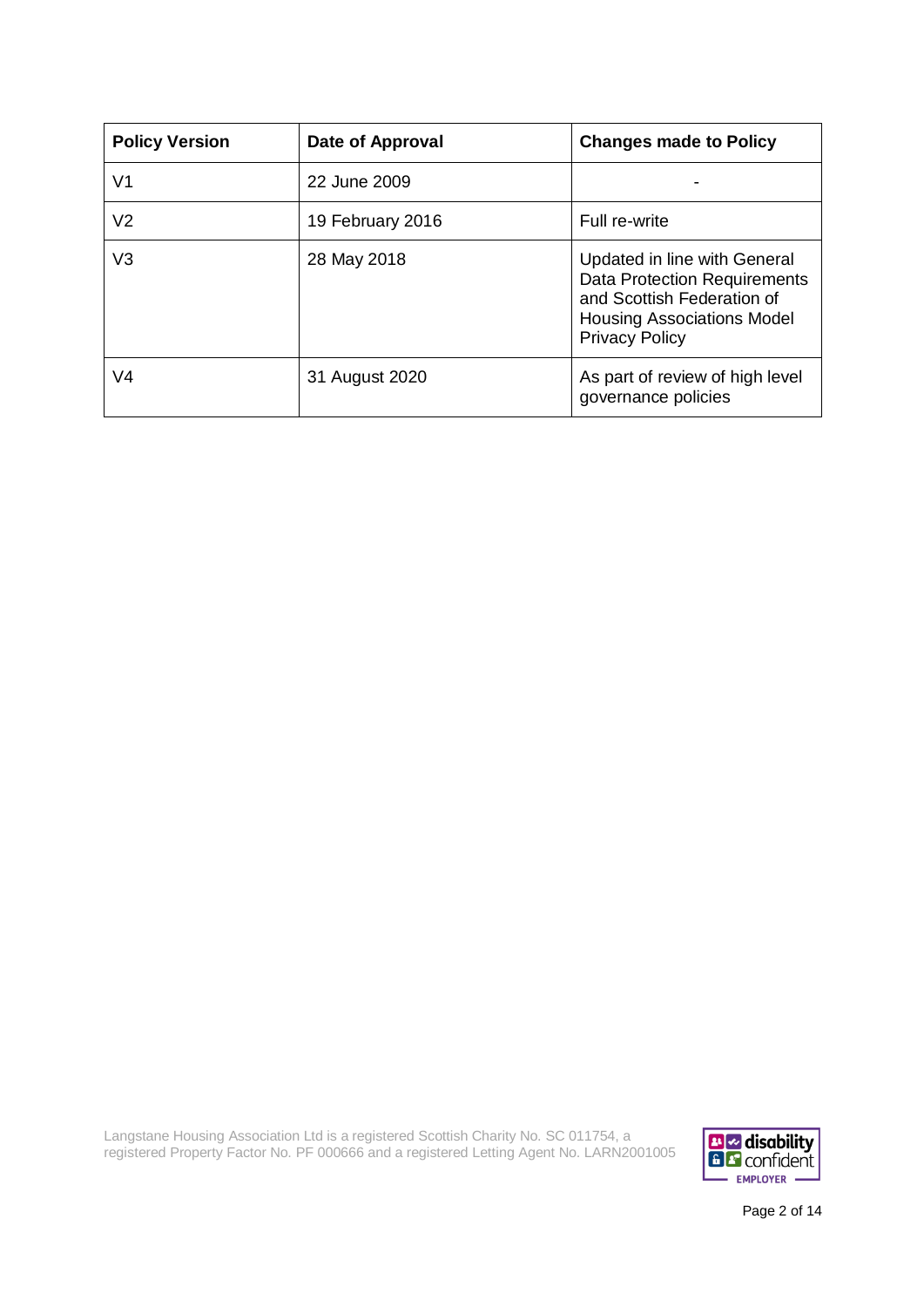# **1. Introduction and Background**

Langstane Housing Association Ltd, and all subsidiary companies comprising the Langstane Group, hereinafter referred to as 'the Association', is committed to ensuring the secure and safe management of data held by the Association. The Association's staff members have a responsibility to ensure compliance with the terms of this policy, and to manage individuals' data in accordance with the procedures outlined in this policy and documentation referred to herein.

Although data protection legislation applies to living individuals, the Association continues to treat data regarding deceased individuals with the principles of data protection in mind.

The Association needs to collect and process certain information about individuals. These individuals include customers (tenants, factored owners etc.), employees and other people the Association with whom has a relationship. The Association manages a significant amount of data, from a variety of sources. This data contains Personal Data and Sensitive Personal Data (known as Special Categories of Personal Data under the General Data Protection Regulation (EU) 2016/679).

# **Legislation**

It is a legal requirement that the Association processes data correctly. The Association must collect, handle and store personal information in accordance with the relevant legislation. The relevant legislation in relation to the processing of data is:

- the General Data Protection Regulation (EU) 2016/679 (the General Data Protection Regulations);
- the Privacy and Electronic Communications (EC Directive) Regulations 2003 (as may be amended by the proposed Regulation on Privacy and Electronic Communications); and
- any legislation that, in respect of the United Kingdom, replaces, or enacts into United Kingdom domestic law, the General Data Protection Regulation (EU) 2016/679, the proposed Regulation on Privacy and Electronic Communications or any other law relating to data protection, the processing of personal data and privacy as a consequence of the United Kingdom leaving the European Union.

### **Principles of Data Protection**

The Data Controller (see section 5) is responsible for and shall be able to demonstrate compliance with the principles set out in the General Data Protection Regulations that personal data shall be:

- 1) processed lawfully, fairly and in a transparent manner
- 2) collected for specified, explicit and legitimate purposes and not further processed in a manner not compatible with those purposes

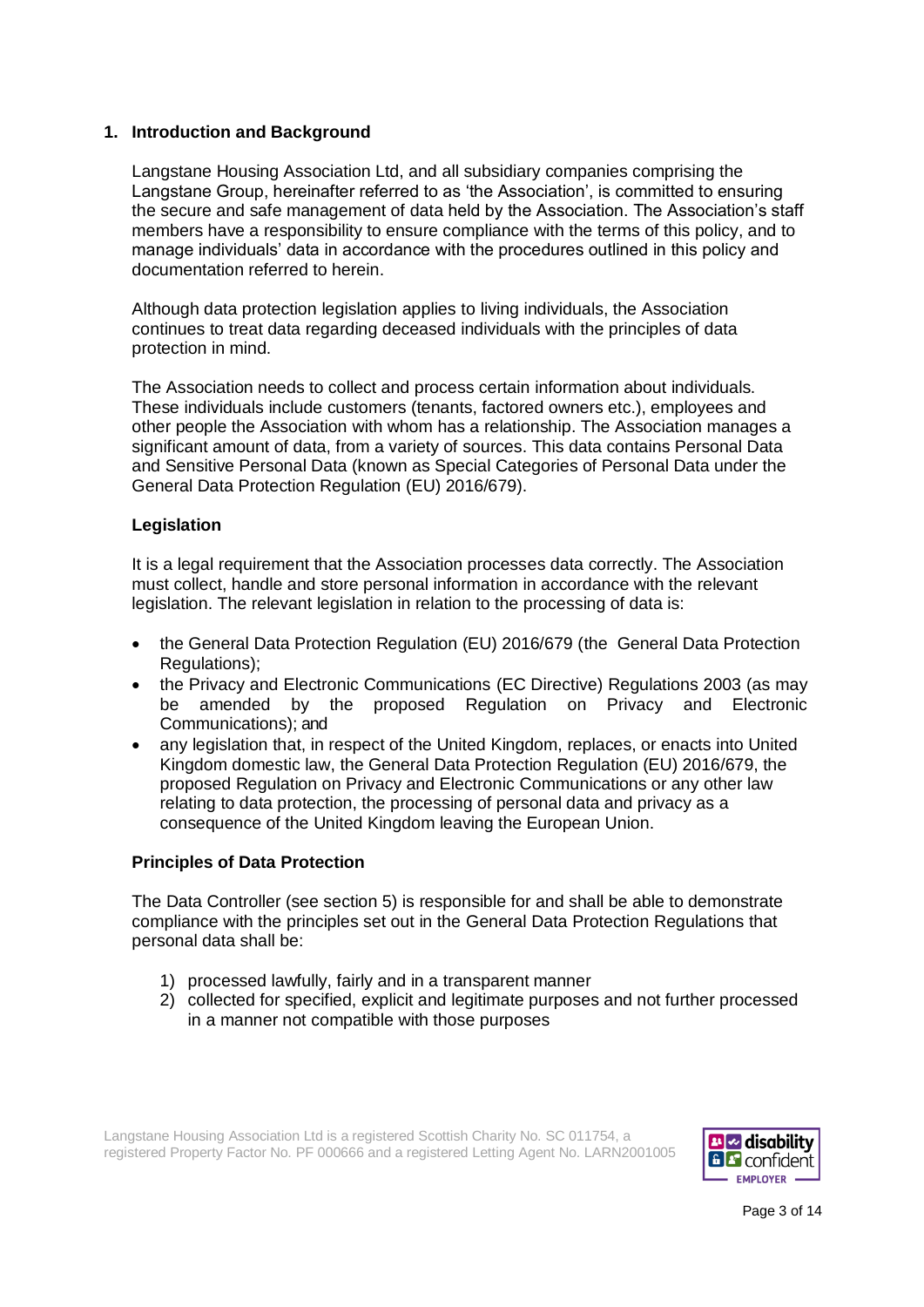- 3) adequate, relevant and limited to what is necessary in relation to the purposes for which they are processed
- 4) accurate and kept up to date; where necessary taking every reasonable step to have it rectified or erased where it is found to be inaccurate
- 5) kept no longer than is necessary in a form that allows identification of a Data Subject; personal data may be stored for longer for statistical or research purposes provided there are adequate security measures in place
- 6) processed in a manner that ensures appropriate security, including safeguarding against breach.

# **Definitions of Personal Data**

For the purpose of this policy the following definitions will apply:

**Personal data** means data that relates to a living individual (Data Subjects) who can be identified:

- from that data; or
- from that data and other information which is in the possession of, or is likely to come into the possession of, the Data Controller; and
- includes any expression of opinion about the individual and any indication of the intentions of the Data Controller or any other person in respect of the individual.

**Special Category Data**, previously described as sensitive data, is any sort of data that is held that can be used to identify an individual's:

- racial or ethnic origin,
- political opinions, and trade union membership,
- religious or philosophical beliefs,
- biometric or genetic data,
- physical or mental health or condition,
- sexual life, or sexual orientation.

The Association has procedures for ensuring that all special category data is held and processed in accordance with the General Data Protection Regulations. If the Association wishes to hold or use special category data it must obtain explicit consent from the Data Subject, except where the information is required to comply with Employment Law or to establish or defend legal claims. These conditions are in line with Article 9 of the General Data Protection Regulations.

### **2. Policy Statement**

The Association has clear structures and processes in place to ensure and demonstrate compliance with the General Data Protection Regulations, and all staff members are aware of their responsibilities within the Data Protection framework.

### **3. Objectives**

The objectives of this policy are to:

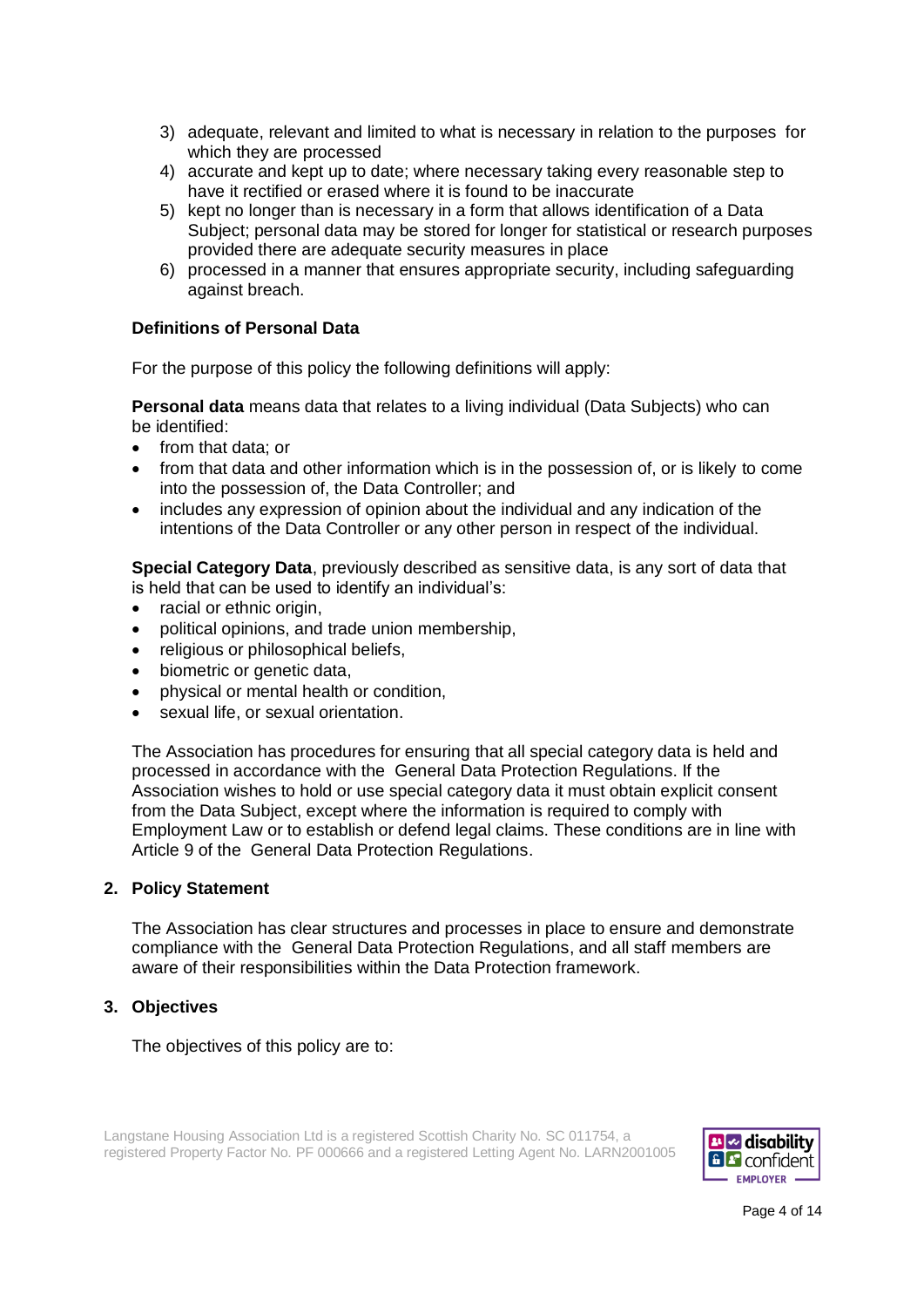- ensure the Association complies with, and is in a position to demonstrate compliance with, the principles of the General Data Protection Regulations and any related legislation;
- provide staff with clear information about their responsibilities regarding Data Protection, and have a range of supporting procedures and paperwork to support delivery of good practice in Data Protection; and
- ensure adequate measures are in place to protect personal information, and to deal effectively with a personal data breach.

# **4. Links to other policies**

This policy is related to a number of Association policies and corporate documents, but in particular to:

- Information Security Policy
- Records Management Policy
- Social Media Policy
- Recruitment Policy
- Freedom of Information Policy.

# **5. Roles and Responsibilities Data Controller**

The Chief Executive is Data Controller in terms of the General Data Protection Regulations. It is the responsibility of the Data Controller to ensure the Association complies with Data Protection law. The Support Services Manager is identified as the central point of contact for Data Protection matters, and is responsible for ensuring the Association has an appropriate and adequate Data Protection Framework in place.

# **Data Protection Officer (DPO)**

A Data Protection Officer is an individual who has an over-arching responsibility and oversight over compliance by the Association with Data Protection laws.

Freedom of Information legislation was extended to cover RSL's with an effective date of 11 November 2019. This included a requirement for all RSL's to employ or to engage a Data Protection Officer (DPO) under the General Data Protection Regulations.

Langstane's current (August 2020) arrangements are as follows:

- The Data Controller is the Chief Executive
- The Data Protection Officer is the Support Services Manager
- The Data Protection Officer's name and contact details are contained within the Fair Processing Notice.



Page 5 of 14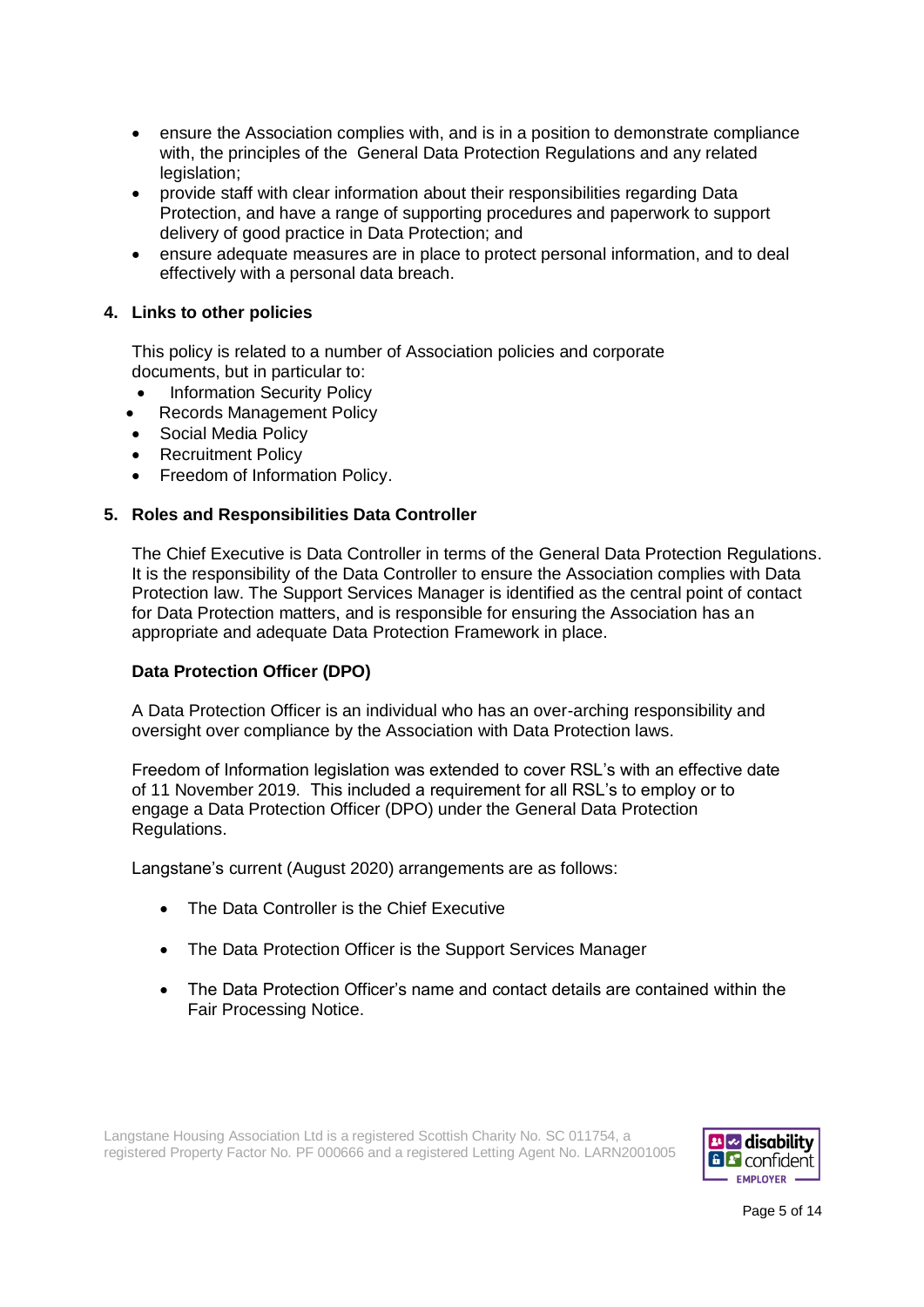The DPO is responsible for:

- monitoring the Association's compliance with Data Protection laws and this policy;
- co-operating with, and serving as, the Association's contact for discussions with the Information Commissioner's Office;
- reporting breaches or suspected breaches to the ICO and Data Subjects.

# **Departmental Directors**

Departmental Directors have responsibility for identifying, recording and reviewing any personal data held by their department, both in paper and electronic form. It is their responsibility to verify information to ensure it is accurate and not held beyond a reasonable length of time. A full schedule of the personal data held in each department, and indicative timescales for data and document retention, is held centrally. This is a live document and is updated and approved by the Departmental Director on at least an annual basis.

Directors are responsible for ensuring their teams are aware of their duties in relation to Data Protection.

# **Central Point of Contact**

The central point of contact for matters relating to Data Protection is the Support Services Manager. Responsibilities include:

- Internal training where requested by the Departmental Directors, or Human Resources section;
- Production of internal paperwork and procedures that are complaint with the General Data Protection Regulations;
- Named responsibilities within various procedures including the Subject Access and Breach Procedures;
- Liaison with appointed staff in each team acting as a 'data protection buddy' to ensure that team processes and practice are compliant with the General Data Protection Regulations; and
- Any other relevant duties delegated by the Data Controller.

# **Employees**

All staff are Data Processors, and are responsible for following the Privacy Policy and associated procedures set out by the Association. The Association provides regular Data Protection training to ensure staff have appropriate knowledge and skills to adhere to the principles of good data protection practice.

### **Contractors**

Contractors are Data Sub-Processors of specific, controlled parts of the Association's personal data. These Data Sub Processors must comply with Data Protection laws. The Association will ensure that, as part of any tendering exercise, all contractors have a binding contract to ensure that robust technical arrangements, policies and procedures are in place for meeting the General Data Protection Regulations requirements.

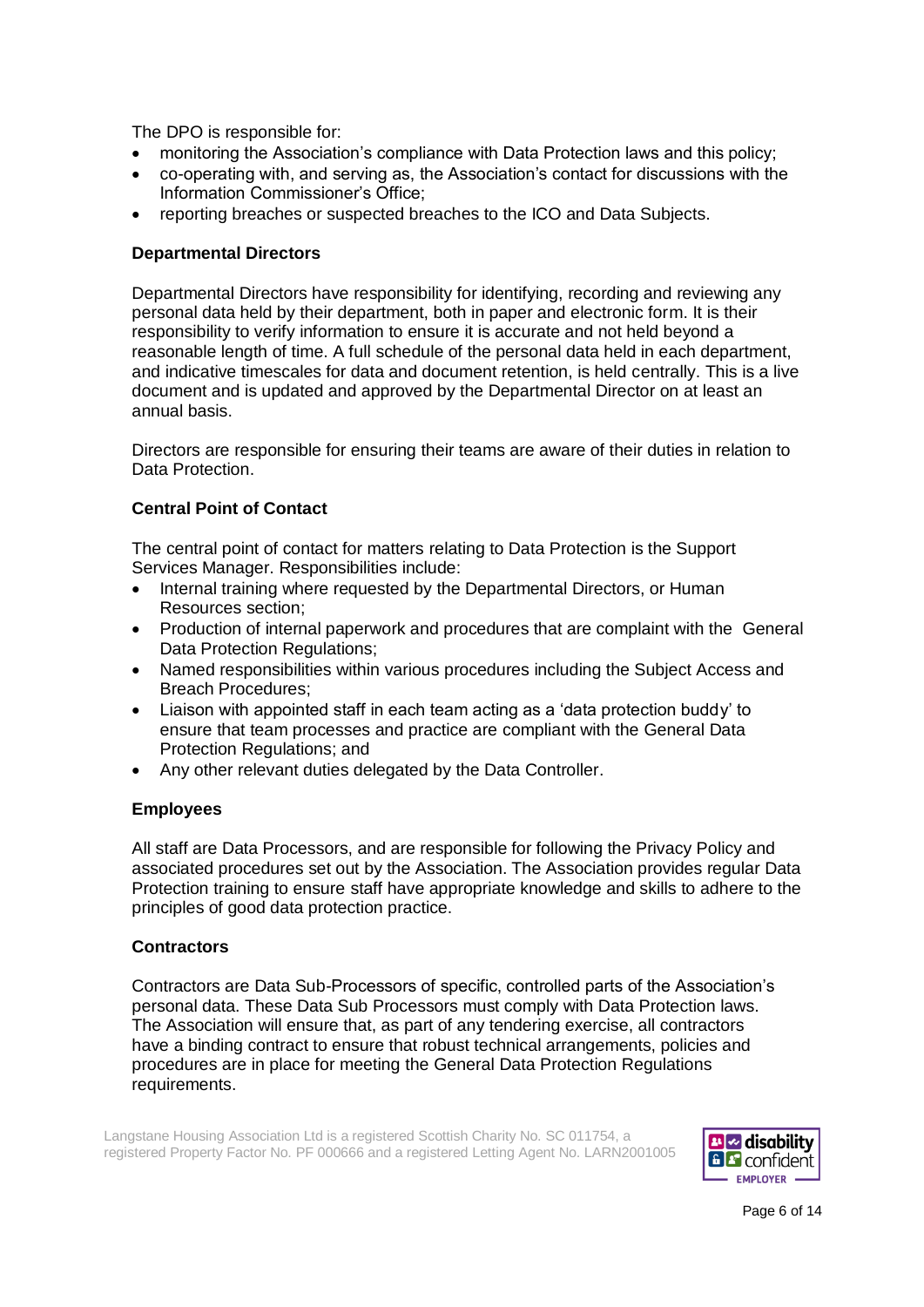This will include information relating to subject access requests, data retention and disposal, and a protocol for reporting breaches back to the Association.

These Data Protection responsibilities are clearly set out in the Principle Contract or by an Addendum to the Principle Contract.

# **6. Processing of Personal Data – the lawful basis**

The Association is permitted to process the personal data of Data Subjects provided it is doing so on the following grounds:

- Processing is necessary for the performance of a contract between the Association and the Data Subject or for entering in to a contract with the Data Subject
- Processing is necessary for the Association's compliance with a legal obligation
- Processing is necessary for the purposes of legitimate interests note that this condition is not available to public bodies as defined in the relevant legislation
- Processing is necessary for the establishment, exercise or defense of legal claims
- Processing is necessary for carrying out obligations or exercising rights related to employment or social security.

The above conditions are in line with Articles 6 and 9 of the General Data Protection Regulations.

#### **7. Fair Processing Notice**

The Fair Processing Notice (FPN) or privacy notice is published by the Association on the Association's website, and is available to all individuals whose personal data is held by the Association. The FPN must be available at the outset of processing, and an individual should be advised of the terms when it is provided to them.

A separate FPN is provided to all employees of the Association, and those applying for a vacant post. The Association can process certain types of special category information in order to comply with Employment Law.

In line with Article 13 of the General Data Protection Regulations, the FPN sets out the data that is processed by the Association, and the legal basis for that processing. It informs the Data Subject of their Rights, and who to contact to complain about Data Protection. Full copies of the FPNs are found at Appendix 1 to this policy.

#### **8. Consent to Process Special Category Information**

Consent for processing will require to be used from time to time by the Association. It is used where there is no alternative second ground for processing available. Where consent is sought, this is done so in writing. The consent provided by the Data Subject must be freely given, and for a specific and defined purpose. The Data Subject must also be informed that the consent to process the information can be withdrawn.

Individuals are asked to provide their consent for processing Special Category information, used for specific purposes clearly stated by the Association. This includes, but is not limited to:

Langstane Housing Association Ltd is a registered Scottish Charity No. SC 011754, a registered Property Factor No. PF 000666 and a registered Letting Agent No. LARN2001005



Page 7 of 14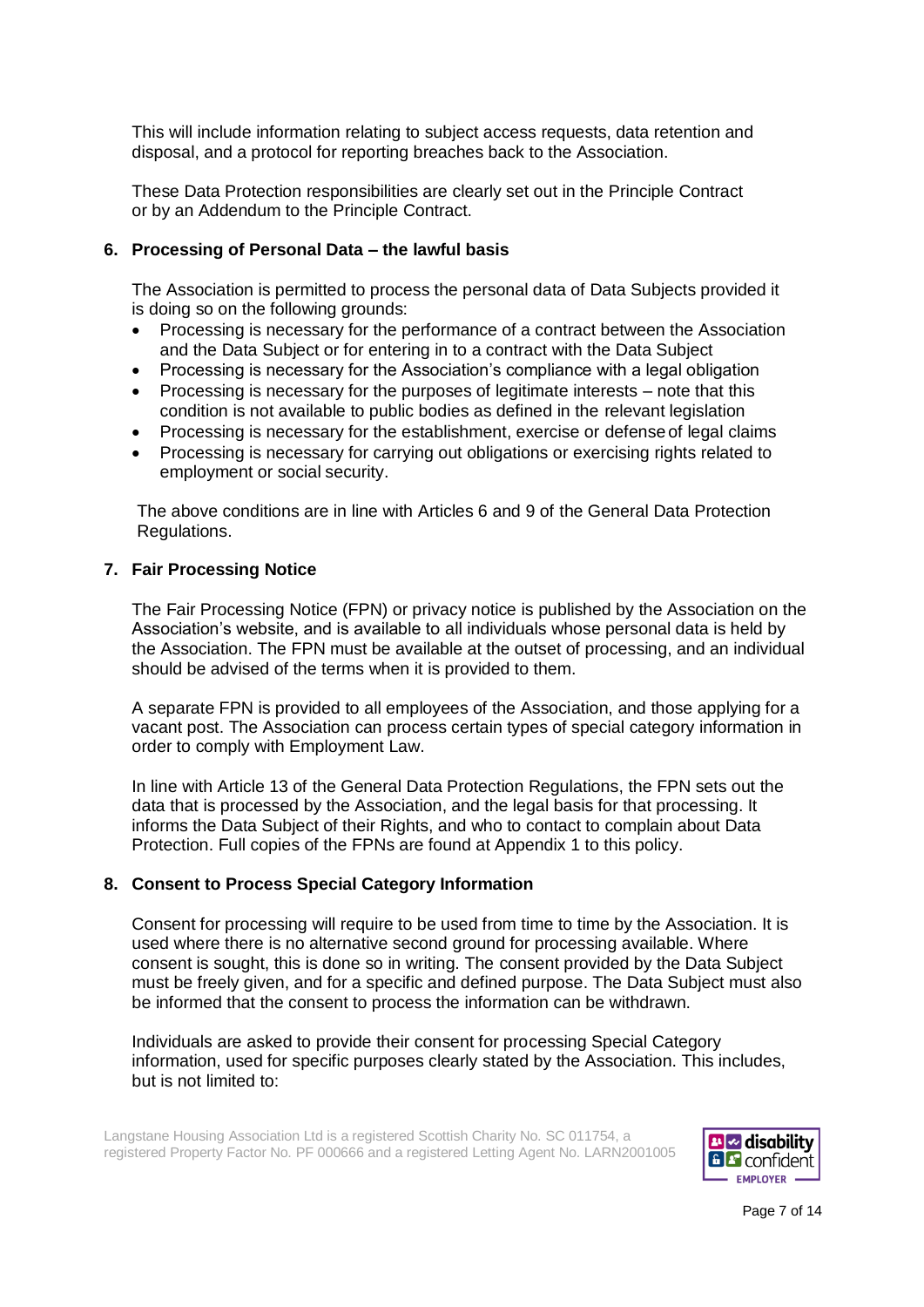- Employee consent for medical and equalities monitoring information not explicitly covered by employment law
- Housing applicant consent for processing evidence for medical / harassment / pregnancy priority points on the housing list
- New tenant consent for health-related information, and equalities monitoring information.

### **9. Image Consent**

The Association publishes images on the website, on social media, in leaflets and in other publications such as the Annual Report. Any photograph of a tenant, customer, contractor, or staff member requires consent from the Data Subject. This is recorded separately, and stored centrally until such time as permission to use the image is withdrawn by the Data Subject or, in the case of staff consent for internal photographs, when the employment contract comes to an end.

As with all consent under the General Data Protection Regulations, consent to use the image can be withdrawn. This means that no publication published after consent is withdrawn will contain that image, and the Association website and social media platforms will be updated where it is practical to do so.

#### **10. Data Storage**

All data held by the Association will be stored securely, whether in paper or electronically. The Association has an I.T. Security policy in place to ensure there are robust measures in place to protect personal data that is in electronic format.

All departments have a document management protocol in place. This describes where the personal information in the department is stored, how it is kept secure, and how the information is disposed of in order to adhere to the document retention schedule. Each department has a member of staff identified as a 'data protection buddy'. This staff member works with the Support Services Manager to ensure that team data protection practice follows procedure, and the document management protocol is up to date and adhered to.

It is the responsibility of all staff to ensure that personal data is kept secure during their day-to-day duties. Staff are trained to have awareness of good practice in personal data handling to reduce the risk of personal data breaches.

All hard copy personal information is disposed of via confidential waste bins provided at each office location.

Langstane will ensure that all of its policies and practices accord with the following requirements:

#### **Paper Storage**

Manual records that contain sensitive / personal information are securely stored at all times.



Page 8 of 14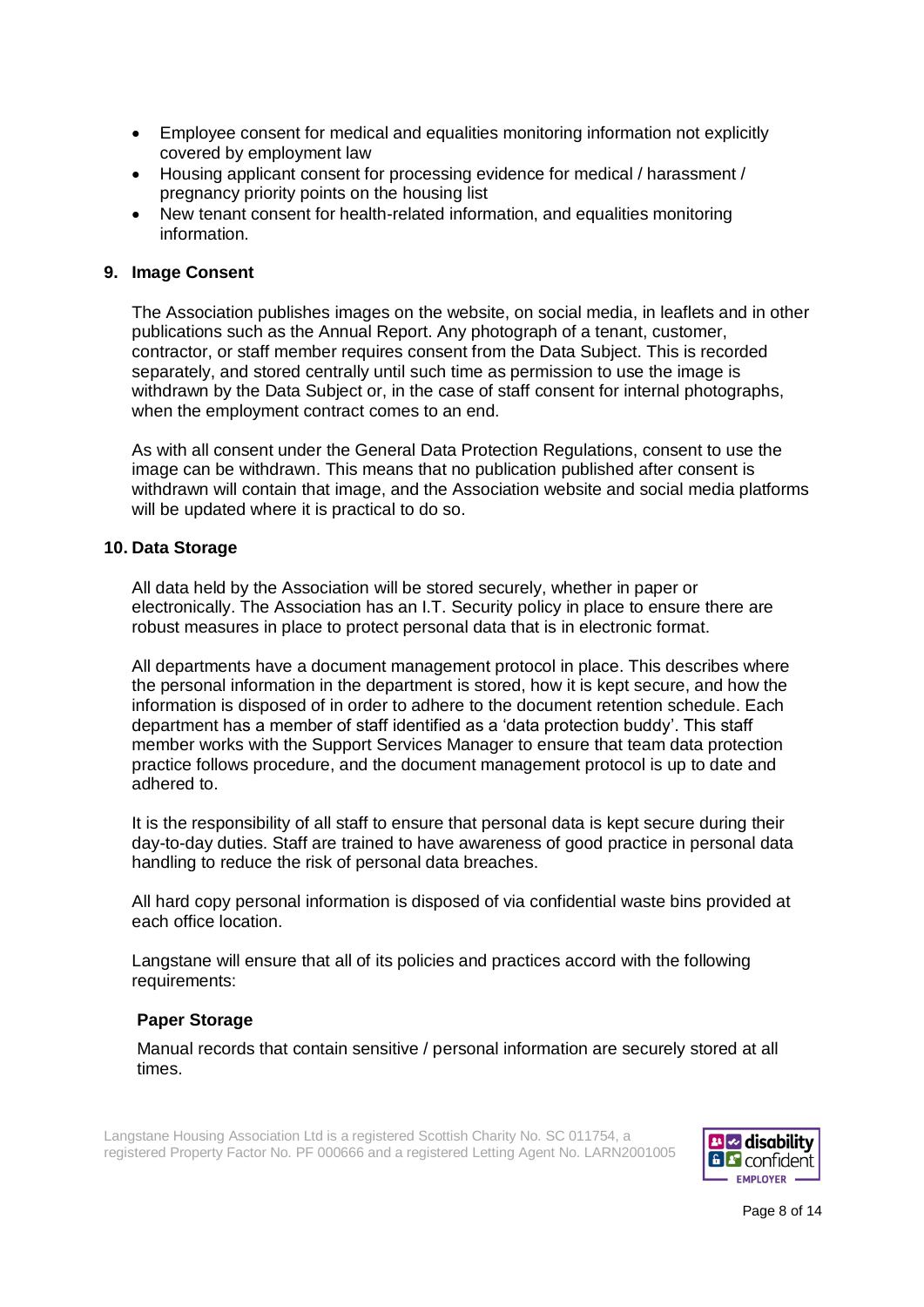When system users remove documentation that contains sensitive / personal information, care is taken to protect this from unauthorized access or loss or theft (e.g. it is not left in an area that can be viewed / removed by members of the public).

When the Personal Data is no longer required it will be disposed of by the employee so as to ensure its destruction, excepting certain designated data such as personnel records – which will be destroyed where appropriate by senior managers acting for the employer. If the Personal Data requires to be retained on a physical file then the employee should ensure that it is affixed to the file which is then stored in accordance with the Association's storage provisions.

# **Electronic Storage, Transfer and Disposal of Data**

Information on policy and practices required for the storage, transfer or disposal of electronic data, is contained in Langstane's Information Security Policy

# **11. Data Retention Schedule**

The data retention schedule determines the time period beyond which personal data will no longer be retained. The Data Controller and the appropriate Departmental Directors are responsible for ensuring that data held beyond the time limits set out in the retention schedule is confidentially and satisfactorily destroyed according to internal administrative procedures.

Information about data retention is available on the Association's website, or will be made available upon request by a Data Subject.

# **12. Disposal of Personal data**

The Association cannot store and retain personal data indefinitely. All personal data will be disposed of securely. Paper copies containing any personal data are disposed of using secure confidential waste bins, which are then removed and disposed of appropriately.

Electronically held data that is no longer necessary is checked on a regular basis, and archived or deleted according to the data retention procedure.

Officers working off site will be instructed on any additional measures deemed necessary to reduce the risk of data breach whilst handling personal data.

### **13. Training**

The Association recognises that all staff will be required to handle relevant data at some stage during the course of their employment and they therefore are regarded as Data Processors within the meaning of the General Data Protection Regulations.



Page 9 of 14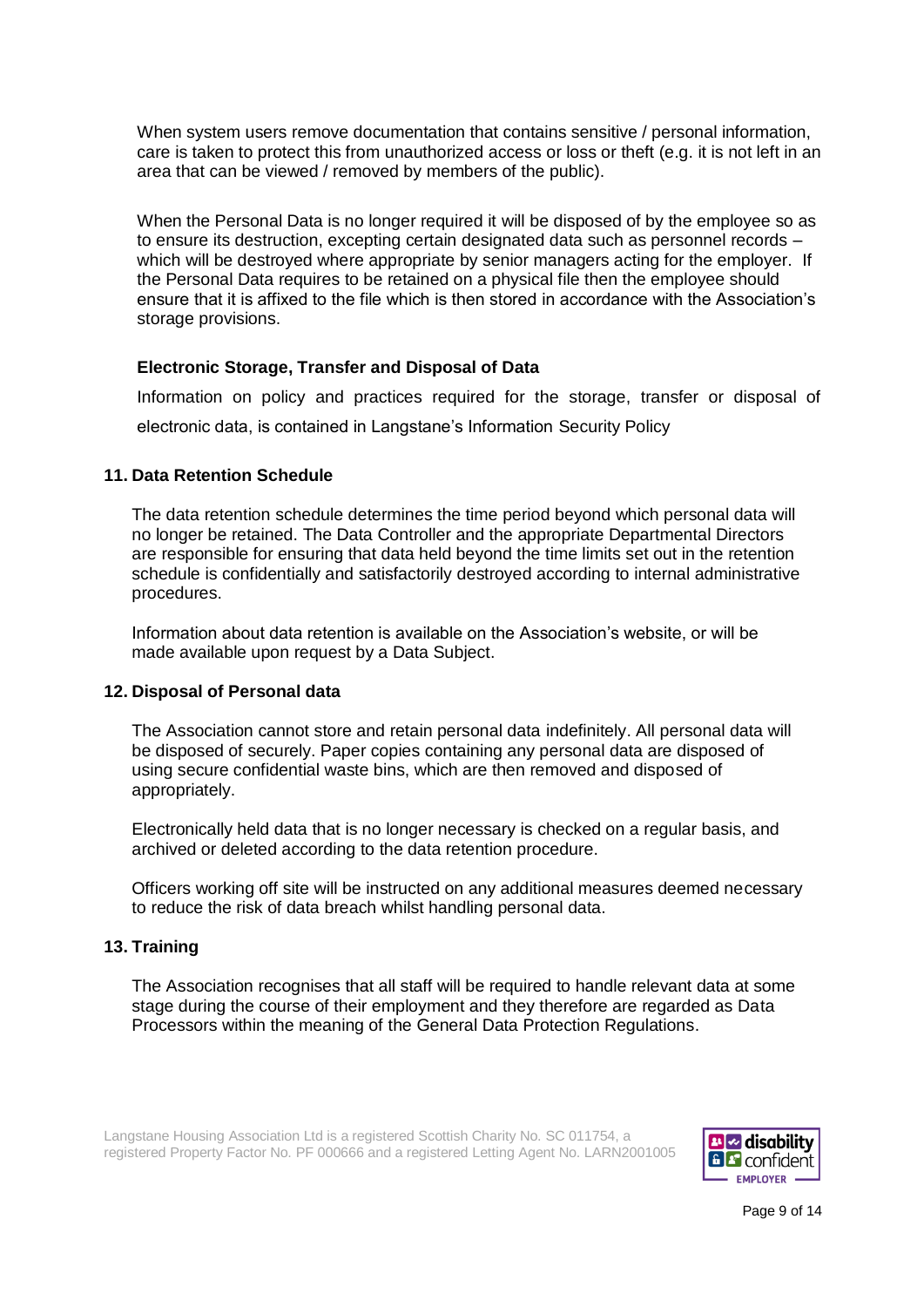The Association provides a comprehensive training plan to ensure everyone concerned understands the implications of the General Data Protection Regulations and the scope of this Policy and, in particular, understands the responsibilities placed on them in the processing of data.

The Human Resources Section is responsible for the identification and implementation of training for staff, including periodic refresher training to ensure all staff have an understanding of their data protection responsibilities.

# **14. Security**

In accordance with the principles of Data Protection, staff are authorised to access and use data only so far as it is appropriate for their jobs or for their understanding of the Association's general policies. Any data, whether manual or electronic, will have access restricted on that basis. System access for all team members is authorised by the Director of each department via the appropriate form identified within the IT Policy.

For much of the data held by the Association, it is appropriate for all staff to have access. Some commercial or sensitive personal information will have restrictions, the breach of which will be a disciplinary matter.

IT have a system for ensuring that all portable storage devices, including mobile phones and laptops, have an appropriate level of security in place to avoid inadvertent breaches or inappropriate access, including password protection when not in use. Data is not held on any Association laptop as all data is accessed via remote connection to the Association's network.

Encrypted USB sticks are in use by staff that require portable data, and for the implementation of the Disaster Recovery Plan.

Identified staff have access to a secure email site for sharing of sensitive data in relation to anti-social behaviour or the monitoring of serious offenders.

### **15. Data Sharing**

From time to time it may be necessary for the Association to share data it has gathered with third parties. Individual departments will have in place clear protocols to ensure that any information shared complies with good practice in Data Protection. As part of ongoing training staff are aware of any information sharing protocol and will follow such protocols when dealing with any sharing requests.

Information Sharing Protocols are a formal document, signed by all parties to the agreement. Where there is no protocol in place, Service Managers will ensure that they consider the following key questions:

- 1) Does the information enable a living person to be identified? The General Data Protection Regulations do not apply in the case where an individual is deceased. However, information is still to be handled with sensitivity in these cases.
- 2) Is there a clear and legitimate purpose for sharing information? If not, information will not be shared.

Langstane Housing Association Ltd is a registered Scottish Charity No. SC 011754, a registered Property Factor No. PF 000666 and a registered Letting Agent No. LARN2001005



Page 10 of 14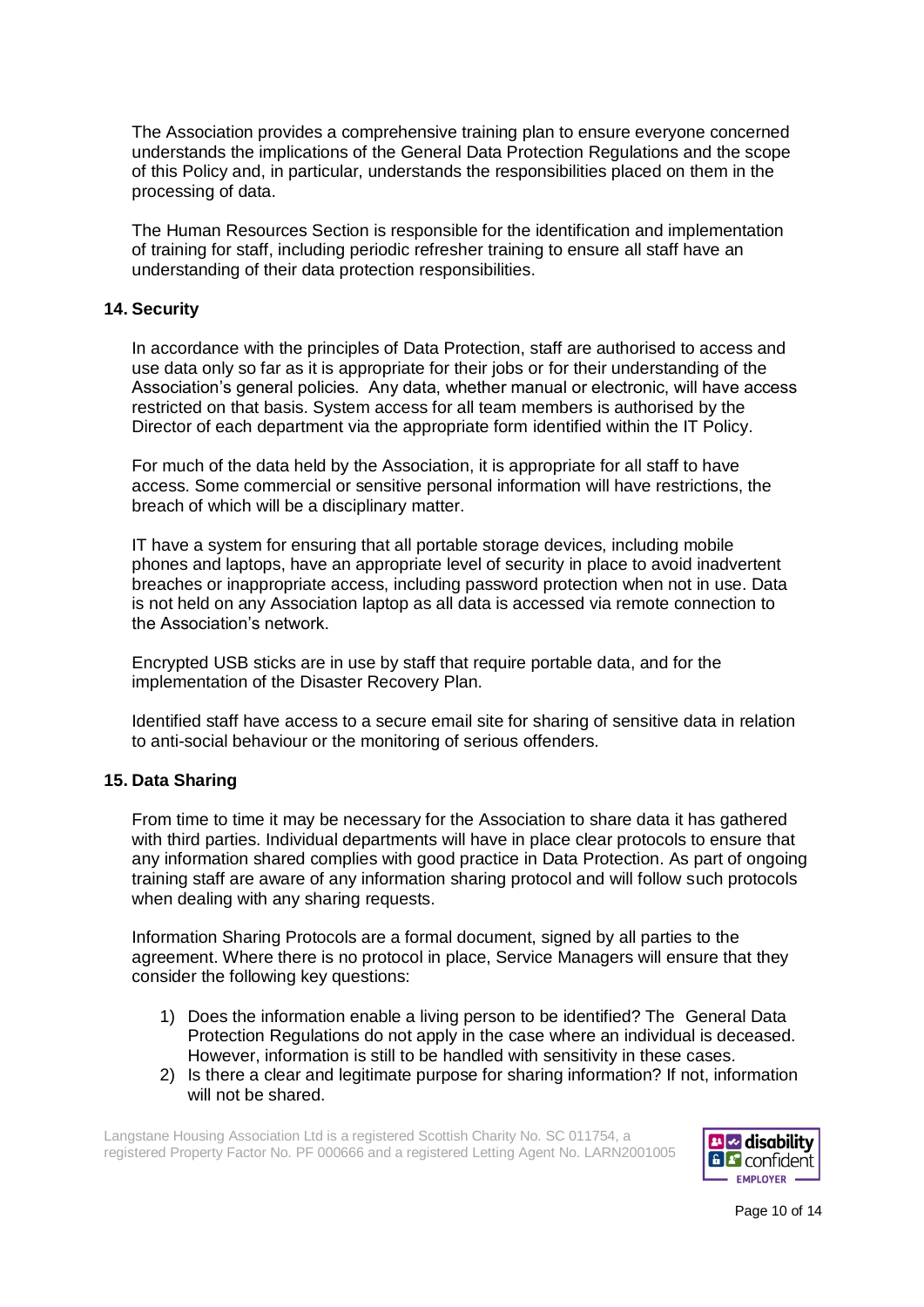- 3) Is there consent to share? If not, sharing will proceed only if the organisation requesting the information has a legal right to it.
- 4) Is the information sharing covered in the privacy notice?
- 5) Is the information being shared appropriately and securely?
- 6) Has the decision made about the sharing request been properly recorded?

Once Service Managers have considered all of these points, and are comfortable that it is appropriate to share the information, they should proceed. If there are any doubts about whether sharing data is appropriate, this is discussed with the central point of contact for data protection, or the Data Controller. If it is likely that sharing will occur on a regular basis, then consideration should be given to creating a more formal Information Sharing Protocol.

In any situation where personal information is to be disclosed on a bulk basis rather than for an individual case, this must be checked and approved by the Data Controller according to internal procedures, prior to being released to any third party.

A third party is any person, group or organisation that wishes access to data that is not the subject or authorised to process personal data for the Data Controller.

# **16. Breach of Data Protection**

The Association has reporting duties in the event of the unauthorised disclosure, deletion, alteration, or loss of personal data.

In the event of a breach, an employee will immediately inform the relevant line manager, and steps will be taken to contain the breach as soon as possible by whatever means available. The breach will be reported to the Support Services Manager using the paperwork provided in the breach procedure.

This will be shared with the Data Controller. The Data Controller, will review the case, and judge if it is necessary to inform the Information Commissioner. The Data Controller will also consider whether the breach is notifiable to any third parties in accordance with the terms of any applicable data sharing agreements.

Any breach that is notifiable to the Information Commissioner's Office must be reported within 72 hours of the Association becoming aware of the breach. A notifiable breach is one that significantly impacts on the rights and freedoms of Data Subjects. Whenever a Data Subject's personal information is disclosed in error, the Data Controller will also consider whether it is appropriate to report the breach to the Data Subject as soon as possible in order to protect their rights and freedoms.

Details of any breaches, and the subsequent action taken, will form part of an annual report to the Audit Committee.

### **17. Subject Access Requests**

Data Subjects have the right to obtain a copy of their data held by the Association upon making a request to do so (a Subject Access Request). Upon receipt of a request by a Data Subject, the Association will respond to the Subject Access Request within thirty (30) days of the date of confirming the identity of the person making the request.

Langstane Housing Association Ltd is a registered Scottish Charity No. SC 011754, a registered Property Factor No. PF 000666 and a registered Letting Agent No. LARN2001005



Page 11 of 14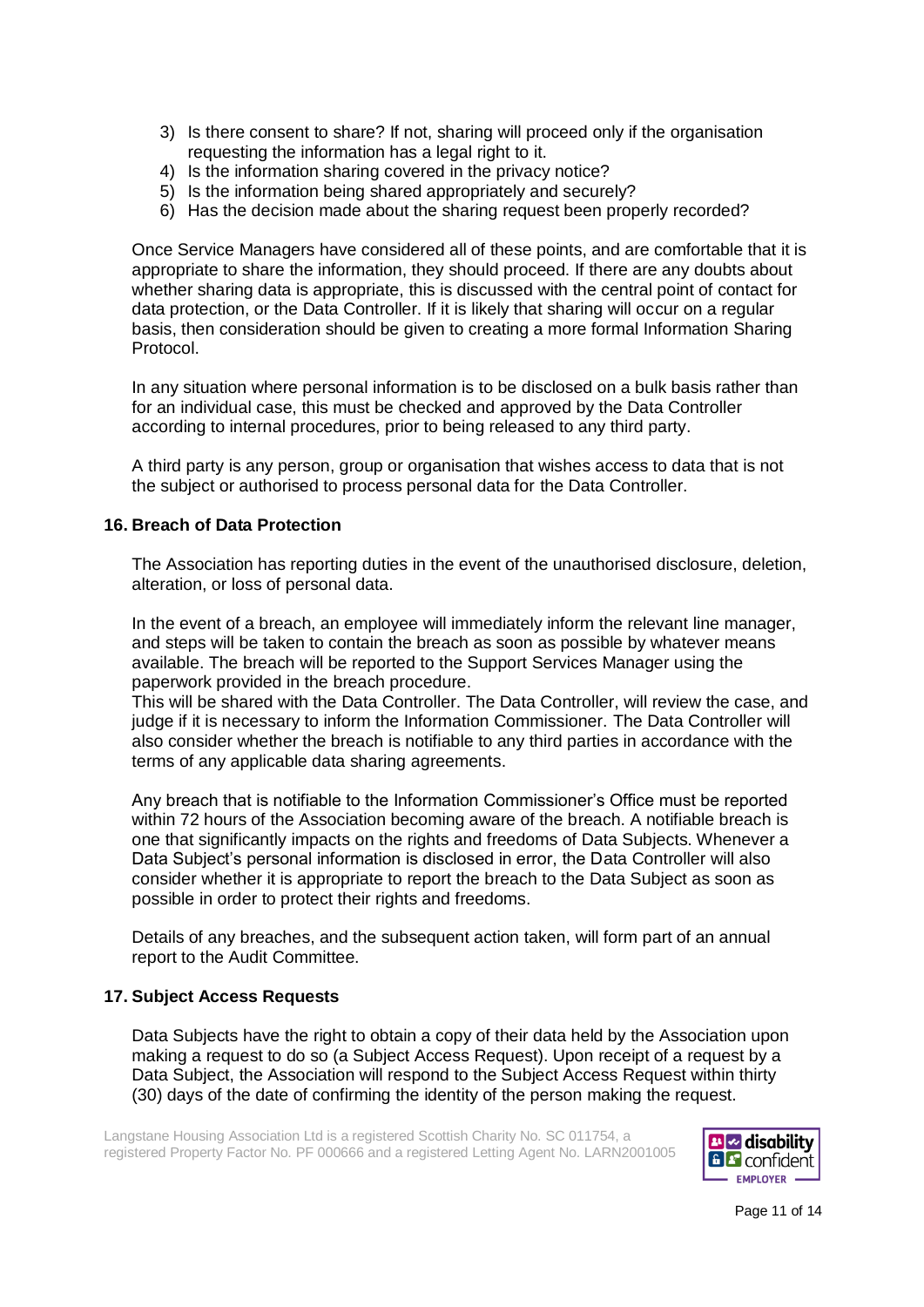The Association will provide the data subject with an electronic or hard copy of the personal data requested, unless any exemption to the provision of that data applies in law; or where the Association does not hold the personal data sought by the data subject. In the latter two situations, the data subject will be informed of the situation.

Staff will follow procedure to ensure timescales are adhered to. Where the personal data comprises data relating to other data subjects, Langstane will take reasonable steps to obtain consent, or where consent cannot be obtained, redact data from third party data subjects, as regards disclosure of that personal data to the data subject who has made the Subject Access Request. All Subject Access Requests go through an approvals process prior to information being released to the Data Subject. This is to protect the Association from the risk of a data breach occurring.

Employees of the Association have the right to ask for a copy of their personal data. This is available upon written request to the Human Resources and Corporate Services Manager. The thirty (30) day timescale also applies under these circumstances.

### **18. The Right to be Forgotten**

A Data Subject can exercise their Right to be Forgotten. This is done by the Data Subject writing to the Association, seeking that the Association erase the Data Subject's Personal Data in its entirety, or they can request a partial erasure of data.

Each request received by the Association will require to be considered on its own merits and legal advice will require to be obtained in relation to such requests from time to time. The Data Controller will have responsibility for accepting or refusing the Data Subject's request. All such requests will be responded to in writing within thirty (30) days of the request.

Where an individual has enacted their Right to be Forgotten, the letter of request will be retained until the standard period of data retention has elapsed, and the records would have been disposed of within the routine retention system.

# **19. The Right to Restrict or Object to Processing**

A Data Subject may ask that the Association restrict its processing of the Data Subject's Personal Data, or object to the processing of that data.

In the event that any direct marketing is undertaken from time to time by the Association, a data subject has an absolute right to object to processing of this nature by the Association, and if the Association receives a written request to cease processing for this purpose, then it must do so immediately. Each request received by the Association will require to be considered on its own merits and legal advice will be obtained in relation to such requests from time to time. The Data Controller will have responsibility for accepting or refusing the Data Subject's request, and will respond in writing within 30 days of the request being received.



Page 12 of 14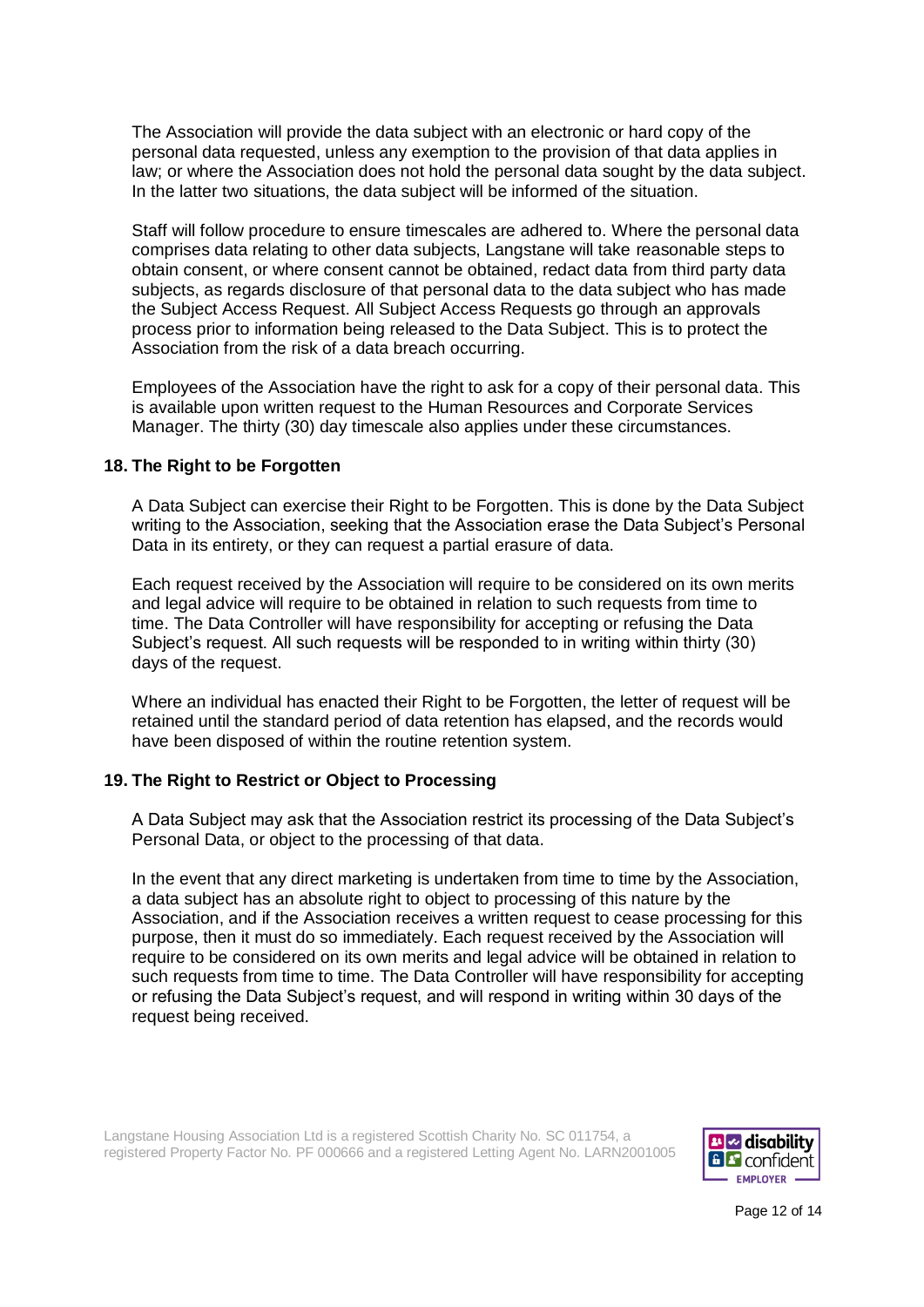# **20. CCTV**

The Association's use of CCTV will not interfere with an individual's right to privacy. In accordance with the General Data Protection Regulations, CCTV is only used in accordance with the purpose for which the system was installed.

All images gathered by the system are written over after 30 days, except in situations where it has been requested as evidence, either as part of an on- going investigation in line with its original purpose, or by law enforcement agencies. In instances where this information is shared, it shall only be held beyond 30 days for as long as it is necessary for the prescribed purpose.

In line with Scottish Government and Information Commissioner's Office Guidance, CCTV systems are reviewed annually by the team responsible for the implementation and monitoring of the system, to ensure they continue to comply with the General Data Protection Regulations.

All data collected is subject to the same right of access as any other personal data held by the Association.

All sites where CCTV is in use have clear signage indicating the purpose of the installation and details of how to contact the Data Controller.

An agreed form is used to determine the basis for the installation of CCTV, and for annual reviews. Review is the responsibility of the Officer responsible for the implementation and operation of the system. This officer is named on the form.

# **21. Privacy Impact Assessments (PIAs)**

Privacy Impact Assessments are a means of assisting the Association in identifying and reducing the risks that operations have on the rights and freedoms of Data Subjects.

In line with Article 35 of the General Data Protection Regulations, the Association will:

- Carry out a PIA before undertaking a project or processing activity which poses a "high risk" to an individual's privacy. High risk can include, but is not limited to, activities using information relating to health or race, or the implementation of a new IT system for storing and accessing Personal Data; and
- In carrying out a PIA, include a description of the processing activity, its purpose, an assessment of the need for the processing, a summary of the risks identified and the measures that it will take to reduce those risks, and details of any security measures that require to be taken to protect the personal data.

The Association will require to consult with the ICO in the event that a PIA identifies a high level of risk which cannot be reduced. The Data Controller will be responsible for such reporting, and where a high level of risk is identified by those carrying out the PIA they require to notify the Data Controller within five (5) working days.



Page 13 of 14